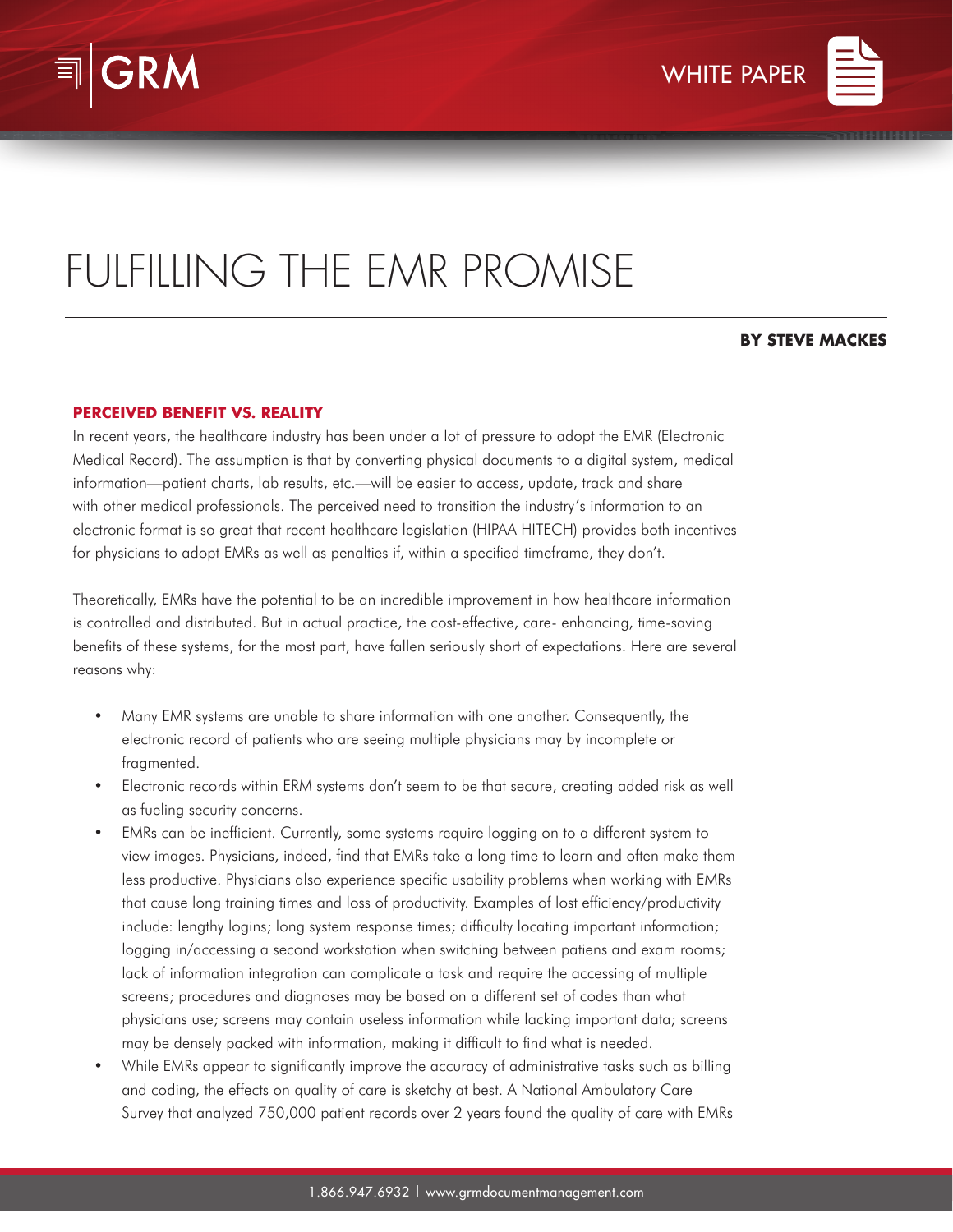

superior in one area, worse in another and the same as paper in the 14 other categories evaluated. Better quality care results come from large institutions with internally developed EMR systems, but these systems are not considered broadly applicable, especially to small and medium size medical practices.

- EMRs can perpetuate inaccuracies. Pressed for time, physicians can easily introduce errors into an EMR. Once there, wrong information is unlikely to be questioned, yet quite likely to be copied, pasted and perpetuated by other healthcare professionals.
- EMRs can be costly, requiring significant expenditures in hardware, software and training.
- Switching between patients, which happens frequently in healthcare, often becomes a timeconsuming process, requiring logins on multiple workstations, lengthy searches to complete a task and long response times.
- EMRs often limit simultaneous access to the same patient record, even though this is vital to the performing of parallel work between a physician and a nurse.

## **THE ONLINE RECORD CENTER FOR GRM**

Despite these issues, the good news is that GRM Document Management is bringing much- needed help to EMR-challenged healthcare organizations through its Online Record Center service.

GRM's Online Record Center has proven itself to be an effective supplement or even (in the case of such clients as Atlanta's West End Medical Centers) an entire replacement to the EMR.

In either capacity, the GRM Online Record Center gets the job done, provides solutions to the problems listed above and delivers those benefits that made the concept of EMRs so attractive in the first place.

The ORC secures, handles and integrates structured and unstructured data, allowing high levels of workflow automation, management manipulation, tracking and simultaneous, authorized, multipleuser access.

Better yet, as an out-sourced, easy-to-use, web-hosted, on-demand SaaS (Software as a Service) system, the Online Record Center requires little or no upfront capital expenditures or ongoing costs for software upgrades, maintenance, IT and training. As part of the service, GRM can customize the ORC to work seamlessly with an existing EMR or as a completely compliant substitute for one.

The Online Record Center can help EMR-challenged healthcare organizations of virtually any size and at any stage of the EMR transition process. The ORC is ideal for smaller healthcare organizations that need to supplement and enhance their EMR capabilities. It can also provide an effective bridged solution for an organization in the midst of transitioning to an EMR. That's what GRM accomplished recently for a medical center 3 months into an 18-month EMR rollout. Through the Online Record Center, all of the center's charts were scanned and accessible in just 30 days. Then, when implementation of the EMR was complete, the information was quickly migrated to the new system.